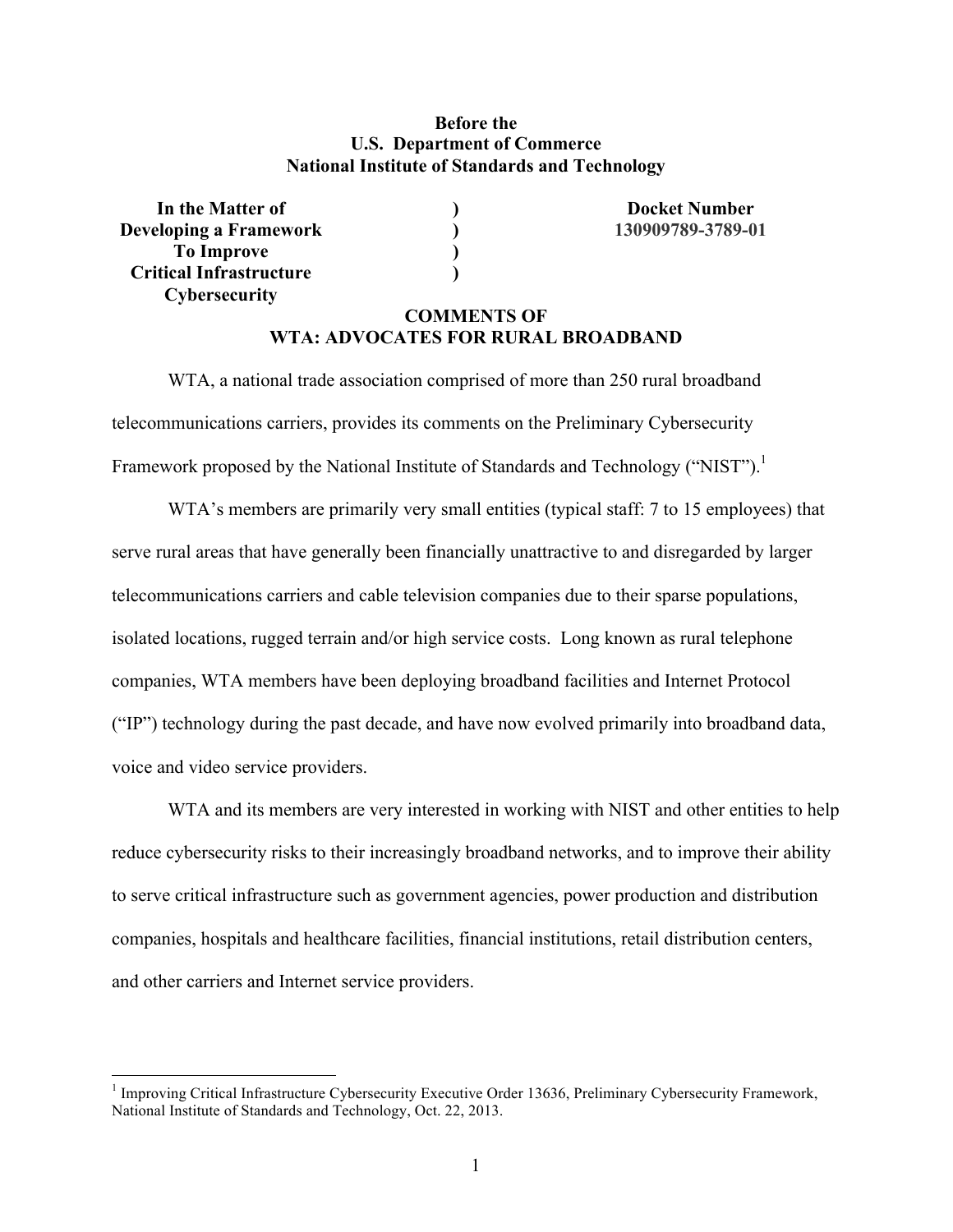WTA supports NIST's efforts to avoid developing and imposing a prescriptive regulatory approach to cybersecurity. In addition to maintaining the flexibility to identify and address everchanging threats, a non-prescriptive approach will allow companies of various types and sizes to tailor their cybersecurity efforts to the resources they possess and the likely threats they face. WTA and its members are particularly interested in the ability to share threat information with other carriers (particularly if sharing protocols are accompanied by appropriate privacy and indemnification provisions), and in the ability to compare and evaluate their cybersecurity efforts against those of similarly situated companies and appropriate industry standards.

 small carriers – particularly those with less than twenty (20) [and in many cases, less than ten to hire or retain experienced cybersecurity professionals and generally lack the resources to allow their small technical and administrative staffs to devote more than a couple hours per week At the same time, WTA has concerns that NIST's Proposed Cybersecurity Framework is designed primarily for much larger corporations, and may not be effectively scalable for very (10)] employees. WTA members and other small rural companies have little hope of being able to cybersecurity activities. For example, a small carrier with 2-to-5 somewhat cyberknowledgeable managers and technicians will drop everything to react to a cyber attack or tangible threat, but does not have the staff resources to engage in extensive cybersecurity meetings, planning and training. Moreover, to make matters worse, WTA members and other rural carriers are presently caught in a financial squeeze wherein they urgently need to invest millions of additional dollars in the infrastructure necessary to extend their broadband facilities and increase their broadband speeds to keep up with the burgeoning broadband demands of their customers, while at the same time Federal Communications Commission ("FCC") universal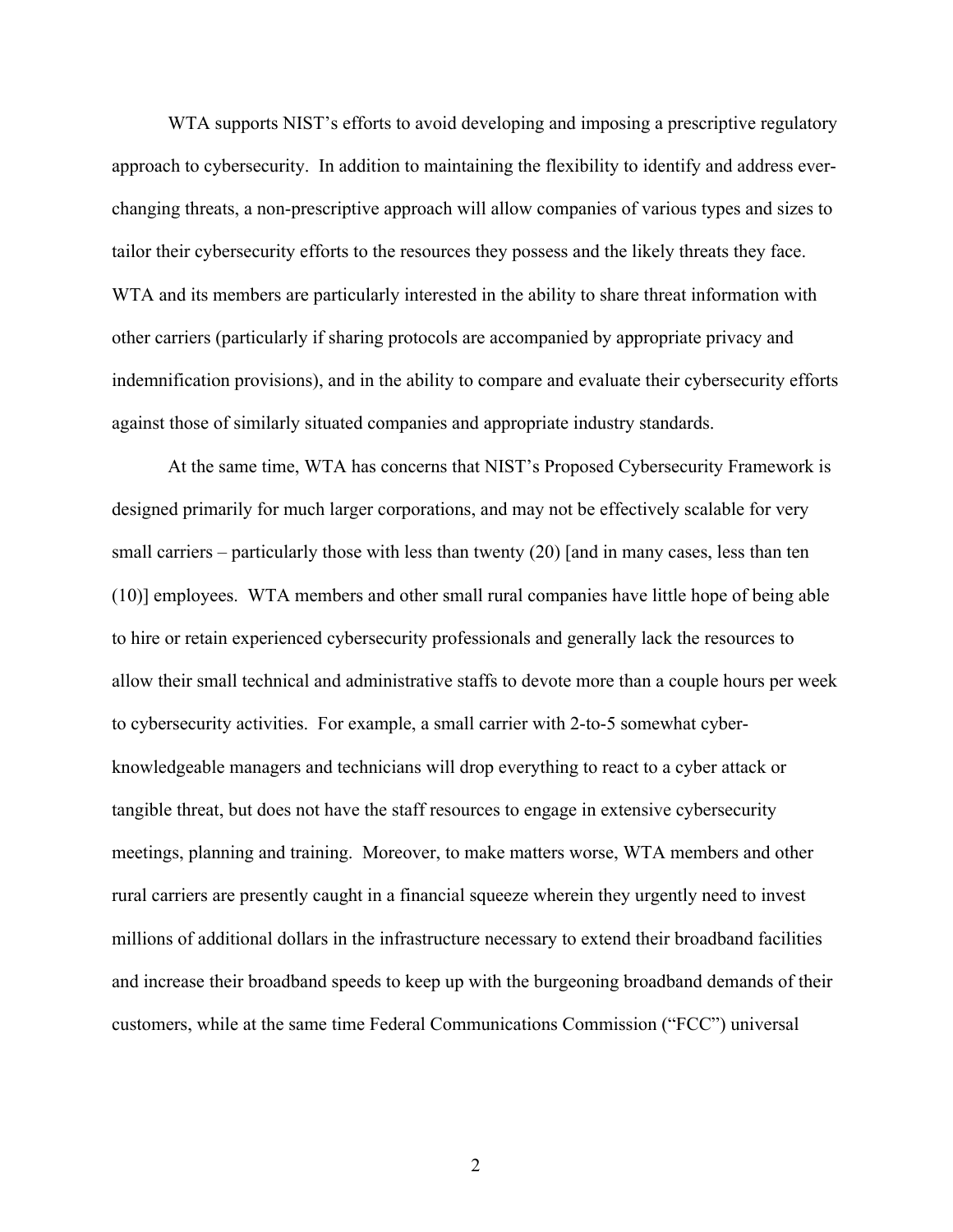two of their three primary revenue streams. service and access "reform" has been limiting or decreasing, as well as rendering unpredictable,

 WTA members and other small carriers in their provision of secure broadband networks and services to rural areas. Without consideration of all of the critical issues facing companies in the implementation of cybersecurity (including the potential financial impediments affecting rural and other small carriers and concerns with the functioning and legal status of future information WTA recognizes that NIST, as a non-regulatory standards setting federal agency, does not have the authority to implement many of the policies advocated in these comments. However, WTA believes that due to the nature of this multi-stakeholder Cybersecrity Framework development process, it is an appropriate forum to discuss the cross-jurisdictional issues faced by sharing structures), the effort to develop NIST's Cybersecurity Framework will fail to capture a true picture of the cybsersecurity ecosystem.

## **WTA and Its Members**

WTA is a national trade association that represents more than 250 small telecommunications carriers that provide broadband data, voice and video services and/or traditional voice telephone services in rural portions of the United States. Until recently, WTA's members were predominately incumbent rural local exchange carriers ("RLECs"), also known as rural telephone companies, which primarily furnished voice services. However, since the turn of the century, WTA members have invested significantly in soft switches, fiber optic lines and other broadband infrastructure, and have now evolved to the point where they are preponderantly broadband telecommunications carriers providing increasing amounts of IP and other advanced services.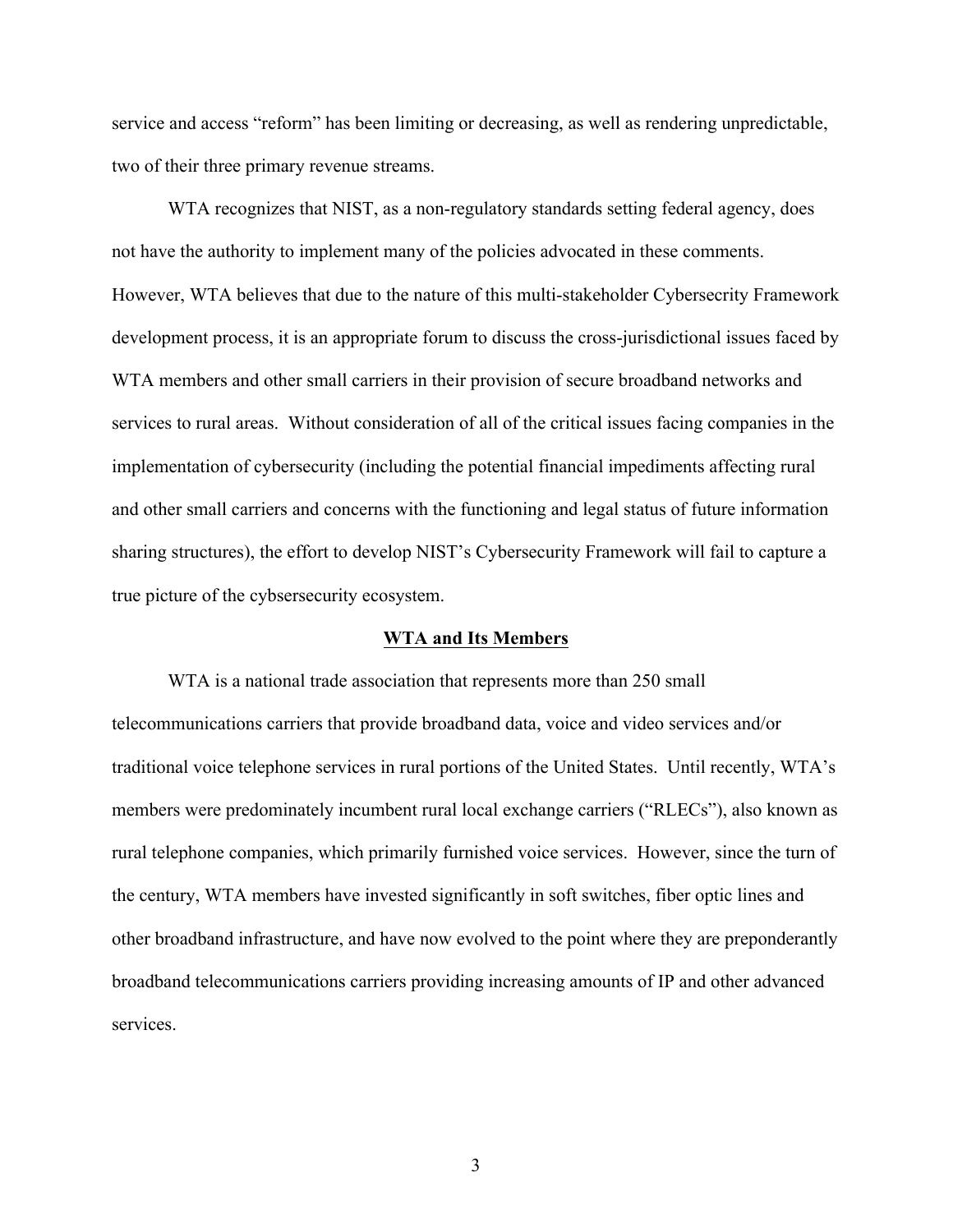are comprised mainly of sparsely populated farming and ranching regions; isolated mountain, WTA members are generally very small companies<sup>2</sup> that serve remote and/or rugged rural areas where the per-customer costs of constructing, operating and maintaining both wireline and wireless networks are much higher than in urban and suburban America. Their service areas desert and mining communities; and Native American reservations. Most members serve fewer than 3,000 access lines in the aggregate, and fewer than 500 access lines per exchange.

 every WTA member serves public safety agencies, schools, healthcare facilities and banks whose Even in remote and/or sparsely populated areas, there are critical facilities as well as households and businesses that need to be protected against cybersecurity threats. Virtually online operations and records need to be protected. In addition, various WTA member service areas contain critical facilities (such as military bases, power generation and distribution plants, air traffic control facilities, retail distribution centers, and connections for other carriers and Internet service providers) that need to be protected against cyber attacks. To the extent that their resources permit, WTA members have tried to keep informed of likely cybersecurity threats, and of the practices and equipment available to defend against them. Currently, in most cases the operators of critical facilities in the rural service areas of WTA members assume primary responsibility for the firewalls, password systems and other cybersecurity defenses used to protect their facilities. However, if and when problems arise, the local broadband service provider is usually called in to assist with the defense, damage analysis and recovery. Where feasible, some WTA members have installed session border controllers, intrusion detection

 telecommunications carriers and resellers having fewer than 1,500 employees. The full-time staffs of WTA members (typically, 7-to-15 employees) are extremely small even for a small company, as is demonstrated by the fact that they comprise only a very small fraction of the SBA's "small company" standard. <sup>2</sup> Note: the Small Business Administration ("SBA") classifies as "small companies" wireline and wireless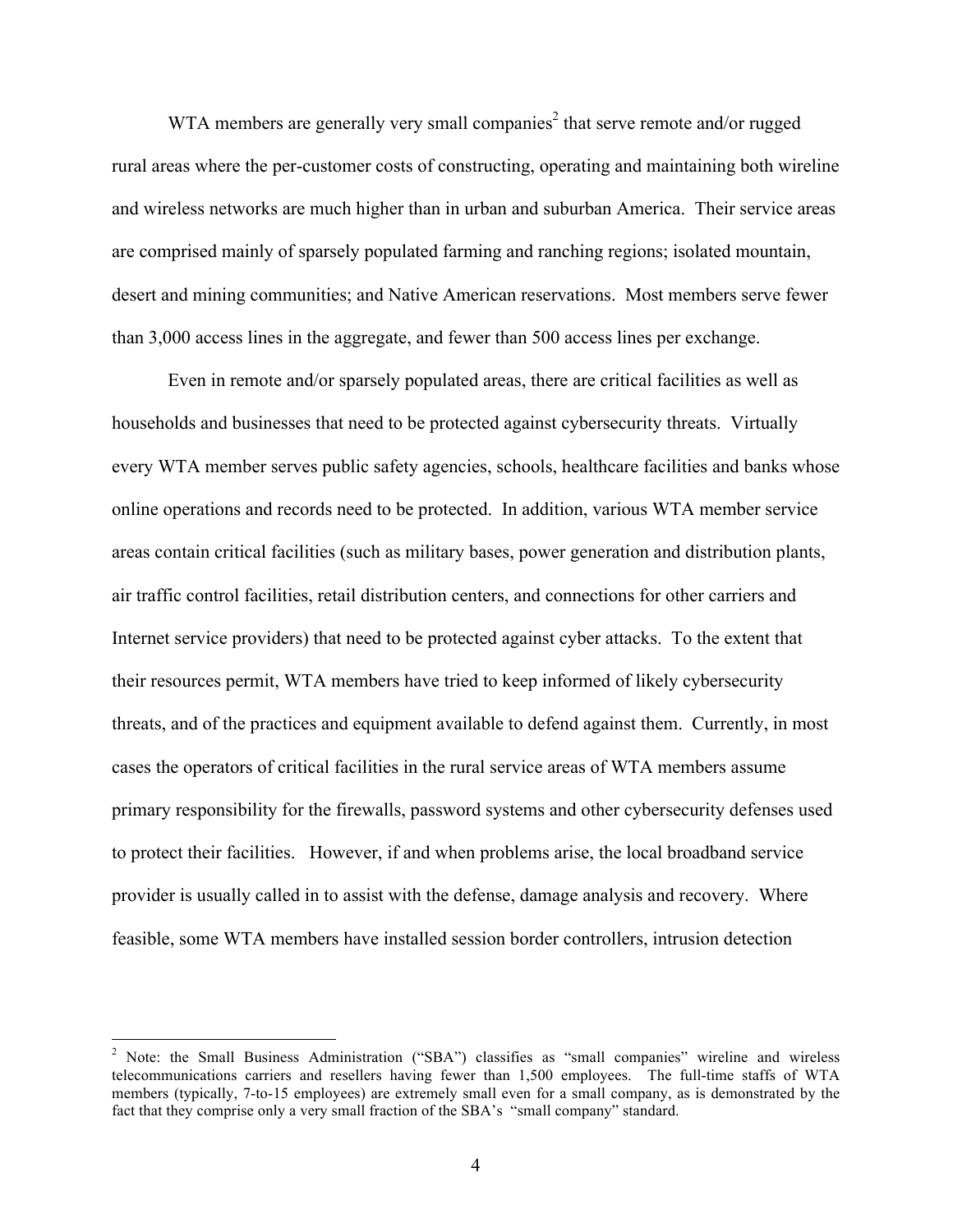systems, firewalls, flow analyzers, anti-virus software and other cybersecurity hardware and software to offer further protection for their networks and customers.

 capabilities. The typical WTA member has 7-to-15 employees, including a manager, a secretary- Hence, whereas WTA members can respond on an emergency basis to specific cyber attacks However, as noted above, WTA members' relatively small staffs limit their cybersecurity receptionist, and several customer service representatives, billing and bookkeeping personnel, and plant and installation technicians. Whereas some members may have 20-to-30 employees, others have staffs of only 4-to-6 who perform multiple functions. In light of their very small staffs, WTA members lack the luxury of employing full-time cybersecurity professionals, much less multi-employee cybersecurity departments. Moreover, given that Appendix C of the Preliminary Cybersecurity Framework recognizes that there is a shortage of cybersecurity experts nationwide,<sup>3</sup> most WTA members have little hope of being able to attract and retain cybersecurity professionals. Rather, the typical WTA member has only a couple of employees who have limited experience with cybersecurity matters and who have other responsibilities that prevent them from devoting more than a small fraction of their working hours to cybersecurity. against their networks and customers, they lack the resources to continuously monitor traffic flows in real time, to engage in measures such as deep packet inspection, or to devote substantial amounts of time to prospective planning, risk analysis and management, and training activities.

 and speeds available in urban areas. To date, RLECs have generally upgraded their traditional copper lines to use digital subscriber line ("DSL") technology to provide broadband, and many WTA members are also currently in a major financial squeeze. Whereas they made great strides investing in and deploying broadband infrastructure during the 2000-2008 period, they still have a long way to go to provide their rural customers with the broadband applications

 $3$  Appendix C, p. 37.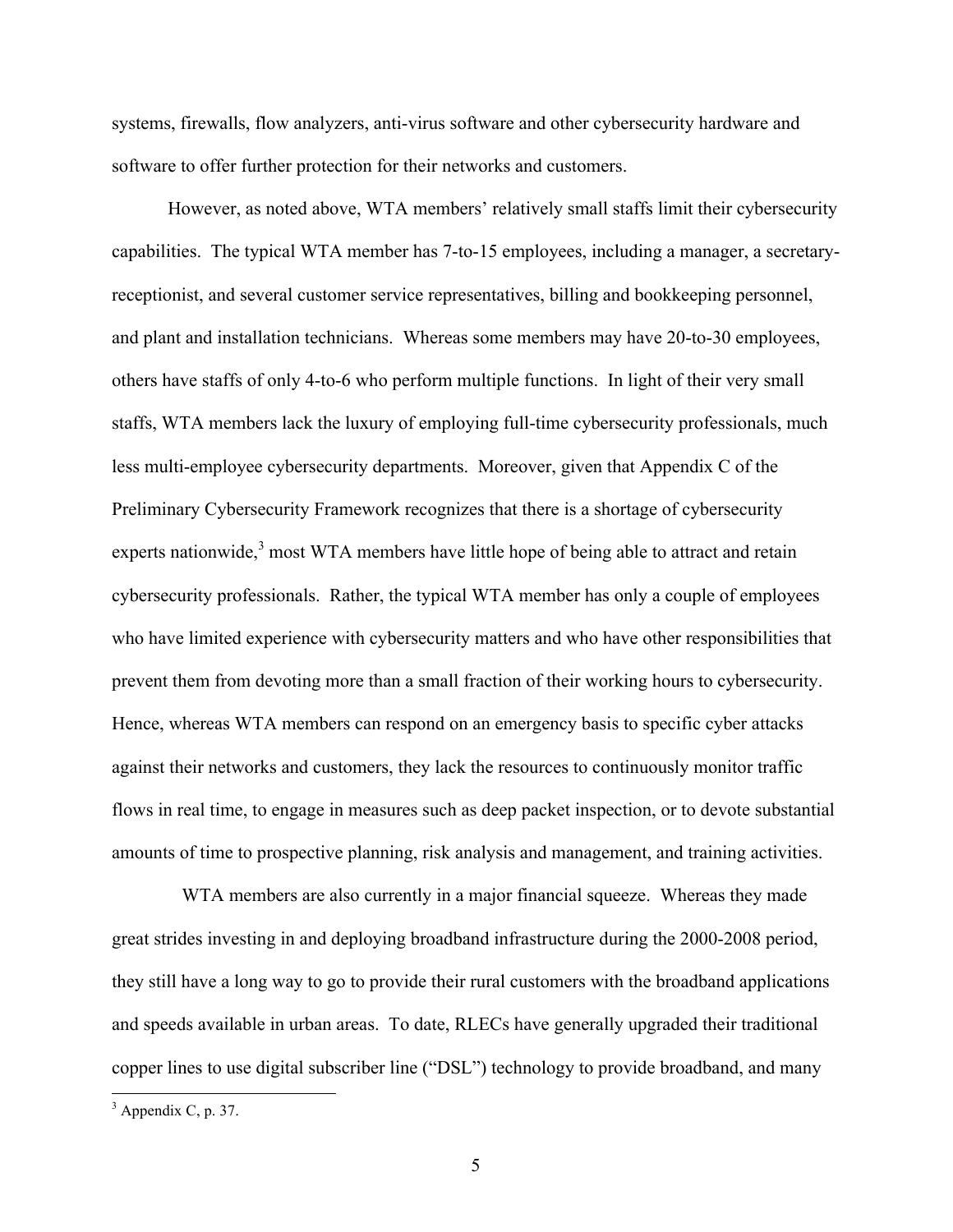offices.<sup>4</sup> However, to provide broadband services and speeds reasonably comparable to those have extended fiber optic trunks further and further into their networks in order to increase DSL speeds and provide DSL services to customers located farther and farther from their central available in urban areas, most individual RLECs are eventually going to need to spend additional millions of dollars to bring fiber optic facilities all the way to the homes or curbs of their rural customers.

 reduced and limited their critical intercarrier compensation and universal service revenue streams.<sup>5</sup> Put simply, most WTA members rely upon intercarrier compensation and federal universal service support for approximately 50 to 75 percent of their revenue streams.<sup>6</sup> The 2011 percent per year beginning in 2012 toward an ultimate complete phase-out. It also limits the Unfortunately, at the very time that substantial additional broadband upgrades are necessary, WTA members and other RLECS have been rocked first by the 2008 financial collapse and then by the Federal Communications Commission's ("FCC's") 2011 order that FCC "reform" reduces the intercarrier compensation revenue stream of every RLEC by at least 5 universal service revenue streams of all RLECs, and reduces them for some. A new quantile

 $4$  Copper DSL lines can provide certain broadband services to customers located about 15,000-to-16,000 feet from a central office. RLECs have been successful in extending DSL service distances and service speeds within their networks by installing fiber lines from their central offices out to pedestals located closer to outlying customer clusters, and then running copper lines from these pedestals to customers that were previously outside the areas where DSL service was available. In other words, RLECs have been replacing their copper telephone and DSL plant with hybrid fiber-copper lines that have significantly increased their DSL service areas and their DSL service speeds.

 Docket Nos. 10-90, 07-135, 05-37 and 03-109; GN Docket No. 09-51; CC Docket Nos. 01-92 and 96-45; and WT Docket No. 10-208, FCC 11-161, released November 18, 2011. Docket No. 10-208, FCC 11-161, released November 18, 2011.<br><sup>6</sup> RLECs vary significantly from each other in size, service areas, network design, costs and revenue streams. <sup>5</sup>*In the Matter of Connect America Fund et al.*, Report and Order and Further Notice of Proposed Rulemaking, WC

 Different RLECs rely to different degrees upon intercarrier compensation and universal service support. Typically, intercarrier compensation and federal universal service support each constitute, in different proportions, about 25-to- 50% of the revenue streams of various WTA members. More generally, on a macro level, one can think of the typical RLEC revenue stream as consisting of a three-legged stool comprised roughly one-third each of: (1) interstate and intrastate access revenues and other intercarrier compensation; (2) federal and state universal service support; and (3) revenues from local exchange and long distance services provided to residential and business customers.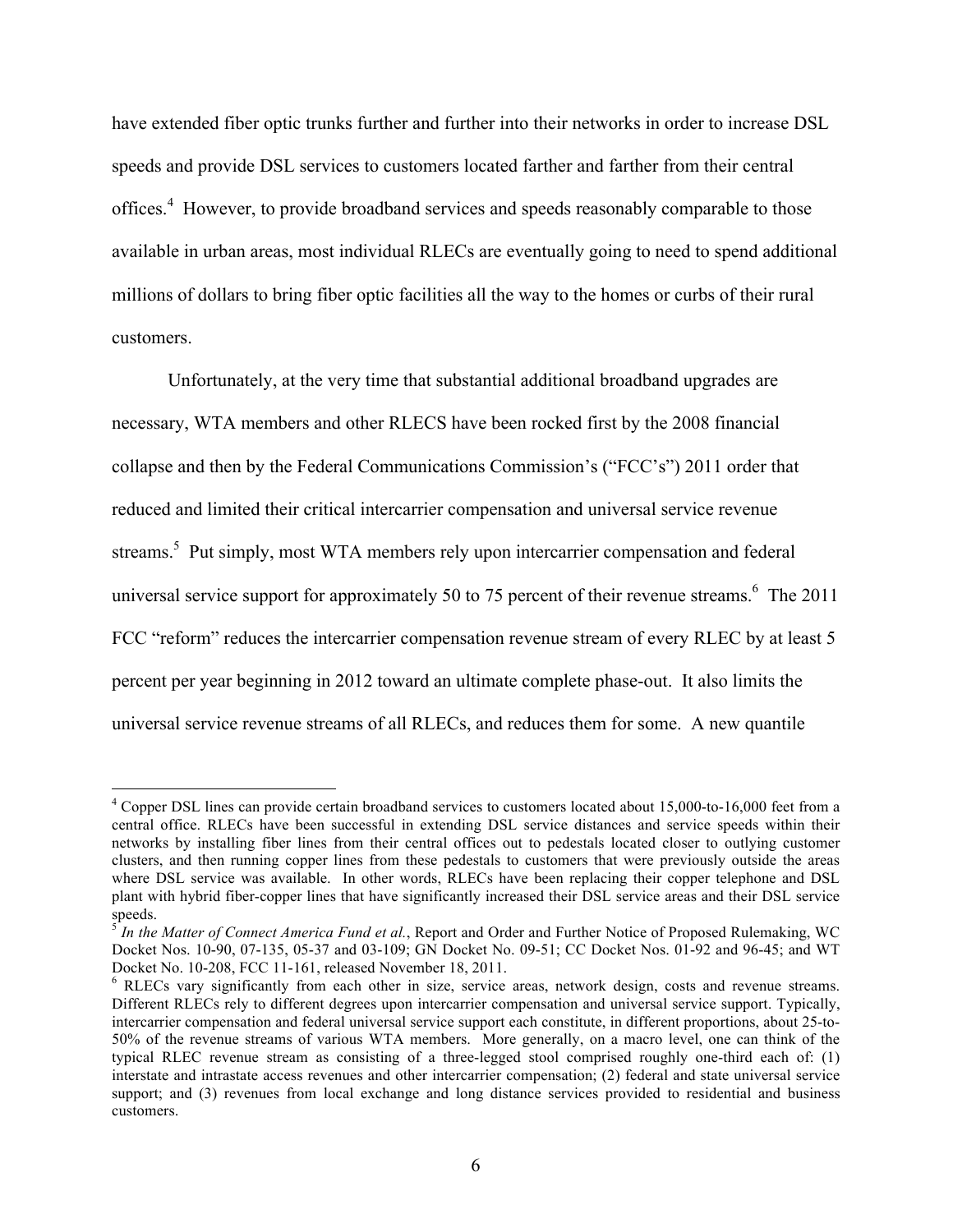administrative expenses. Since 2011, these FCC changes have largely brought to a halt both the regression mechanism limits and renders uncertain potential recovery of investments in broadband and cybersecurity facilities, while a revised and expanded cap on corporate operations expense can limit or reduce recovery of recurring increases in cybersecurity and other general availability of financing for, as well as actual RLEC investments in, further broadband upgrades.

 safeguards and other functions that are associated with the provision of broadband services. WTA and its members urgently desire to resume their advance from the traditional voice telephone business into the emerging broadband world, and to provide the cybersecurity They are working hard to ease the current financial squeeze, to increase their efficiencies and to develop additional revenue sources. However, until they can improve their financial situation, it is going to be very difficult for WTA members and other RLECS to make the needed broadband network upgrades, as well as to deploy more extensive cybersecurity facilities, functions and personnel.

### **Important Considerations for Further Development of Cybersecurity Standards**

 and implementation of cybersecurity standards, it is important that they consider the various challenges faced by small companies like WTA members and other RLECS as described above cybersecurity protections for RLEC networks that connect various critical operations in rural Department of Homeland Security (DHS), the FCC and other agencies should first and foremost work to provide financial resources and create financial incentives to enable RLECs and other very small companies to overcome the substantial financial barriers they face when deploying As NIST and its federal partners work with Congress and industry on the development and fully address the potential hurdles to implementation of sufficient and adaptable America. To effectively address these challenges, NIST, Congress, the White House, the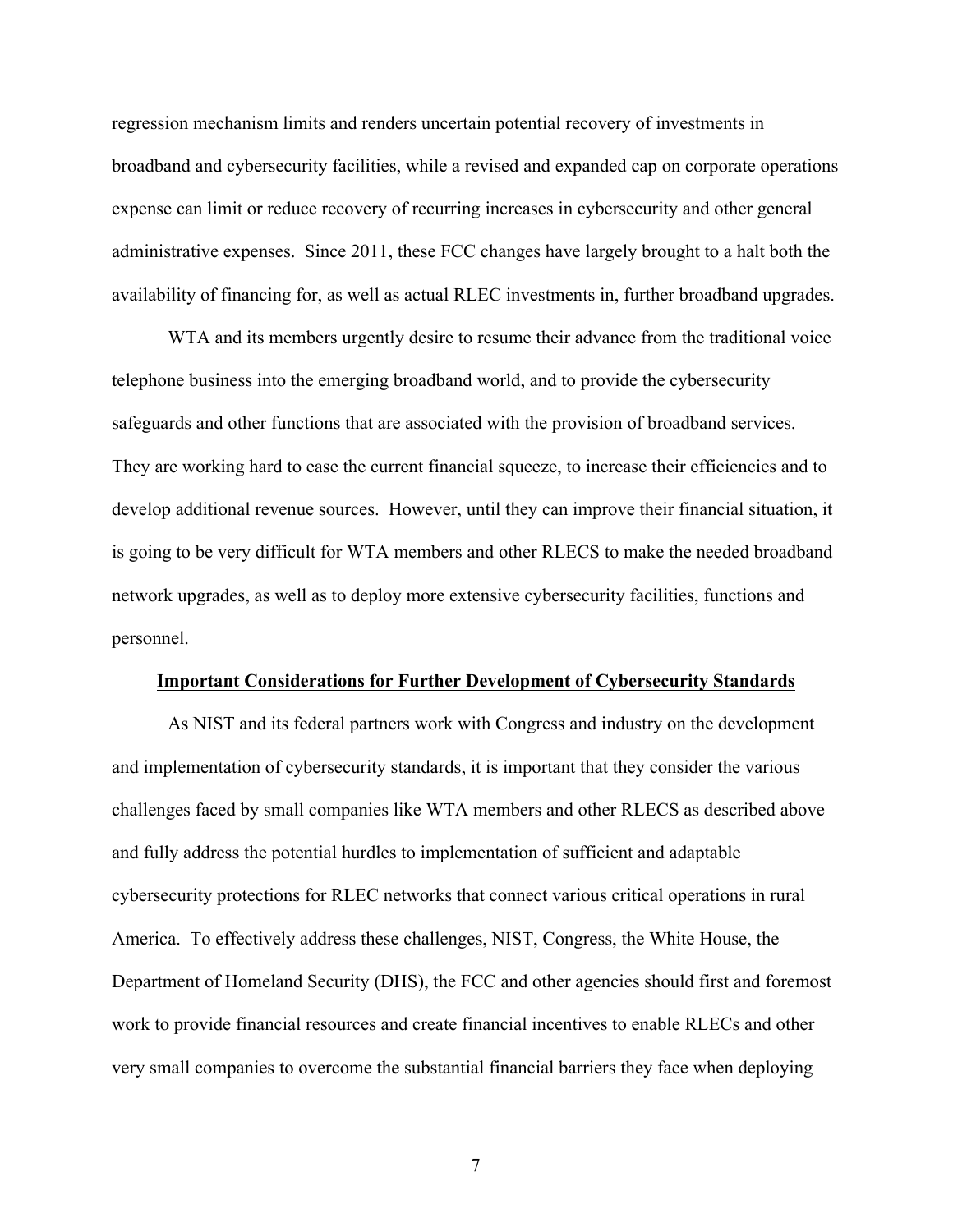and implementing the cybersecurity protections needed to address the ever changing nature of whether and how the ultimate Framework will be relevant, practicable and/or scalable for the DHS, NIST, FCC, or another agency, should include a mechanism by which small critical all participants from legal liability that may result from the sharing and/or receiving of cyber threats. NIST should continue its outcome-oriented, non-prescriptive approach to developing a Cybersecurity Framework, but should carefully consider the very different needs, responsibilities and resources of large, mid-sized and small service providers in determining various types and sizes of service providers. Additionally, any cyber-threat information sharing program, protocol, or procedure developed by Congress or the Executive Branch to be housed in infrastructure operators are able to participate and benefit from such a program, and that protects information (particularly, Customer Proprietary Network Information or other personal or proprietary information) in good faith.

## **Financial Considerations**

 The most effective method of enabling RLECs and other small service providers to improve their cybersecurity facilities and operations is to provide sufficient financial incentives and support to enable them to obtain the necessary equipment, staff and training. While in an costs associated with such blanket security exceed the resources of most RLECs and other small service providers. For many RLECs, this presents an unfortunate double bind wherein they may ideal world every broadband network would be protected effectively from cyber attacks, the high be forced to choose between making the investments necessary to upgrade their broadband facilities and service and making the investments and expenditures necessary to improve their cybersecurity facilities and operations.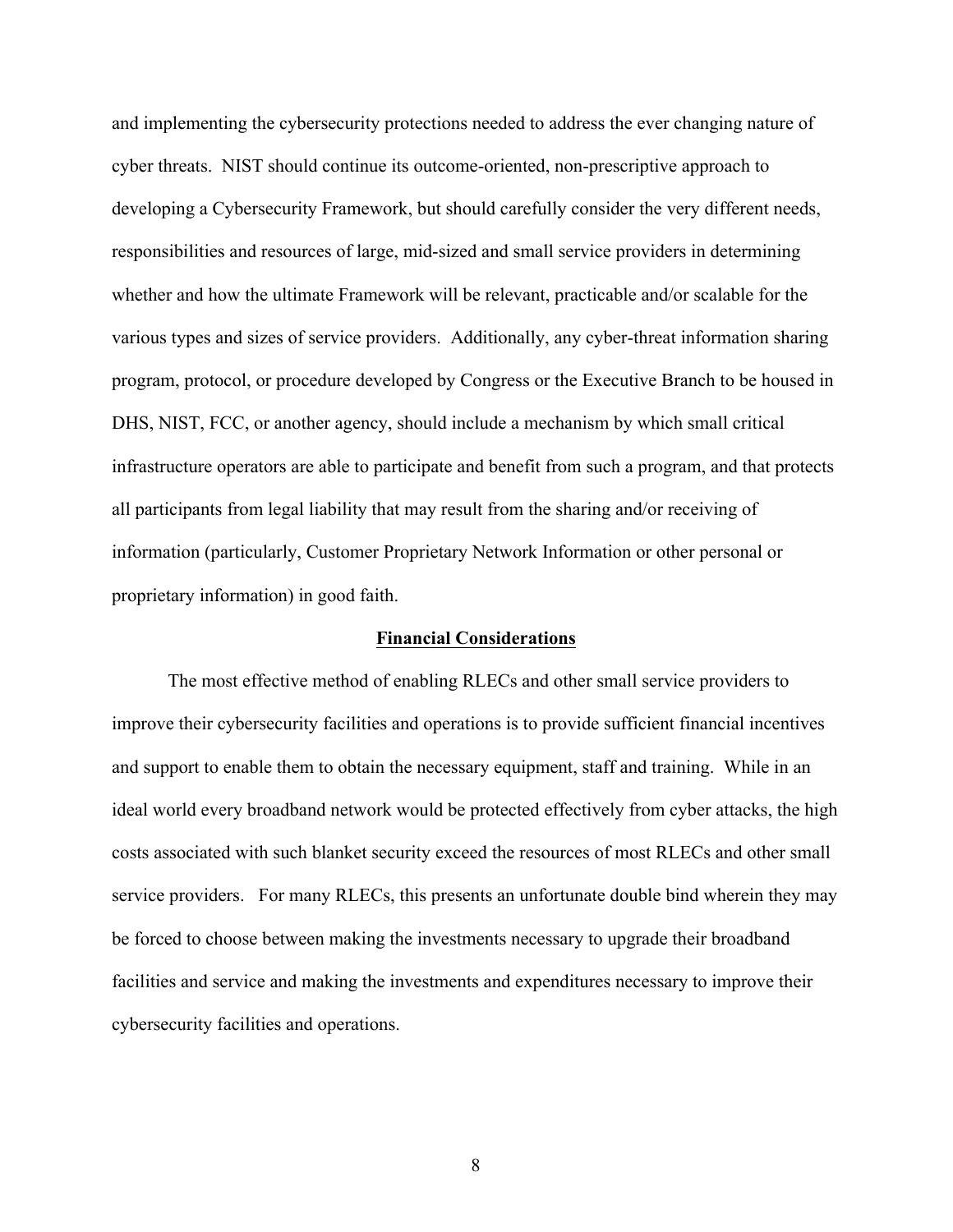regulated industries.<sup>7</sup> For RLECs that are experiencing continuing line losses for various Unfortunately, telecommunications services are far more price sensitive than other utilities such recover the costs of new or enhanced cybersecurity protections, at least some consumers would be likely to cancel their service, thereby undermining financial support for both broadband DHS has proposed several possible incentives, including rate increase allowances for demographic and economic reasons and that are already required by the FCC to increase their monthly rates several times during the foreseeable future, additional rate increases are a recipe for additional and potentially crippling potential line losses and customer revenue decreases. as electricity and water. If RLECs were to raise their monthly service rates significantly to expansion and cybersecurity.

 their cybersecurity capabilities. WTA finds this idea interesting, so long as such grants would not draw resources away from existing grant or loan programs supporting broadband upgrades. Additionally, a grant model would need to recognize that the terms and conditions of such grants An alternative incentive proposed by DHS is to give grants to entities seeking to upgrade must remain sufficiently flexible to allow recipients to adapt to evolving cyber threats.

 Ultimately, the most effective way to reduce the financial barriers that RLECs face in adopting improved cyber defenses would be to modify the high-cost mechanisms of the FCC's Universal Service Fund to recover increased cybersecurity costs without offsetting reductions to other elements of high-cost support. Cybersecurity is a new and expensive function originating with the evolution to an IP and broadband world. Further, cybersecurity facilities and procedures are an important and valuable protection for consumers. Because cybersecurity concerns and costs will have arisen largely after the 2011 baseline year on which the FCC's high-cost support

 $7$  Executive Order 13636 on Improving Critical Infrastructure Cybersecurity, DHS Incentives Study: Preliminary Analysis and Findings, Department of Homeland Security, June 21, 2013.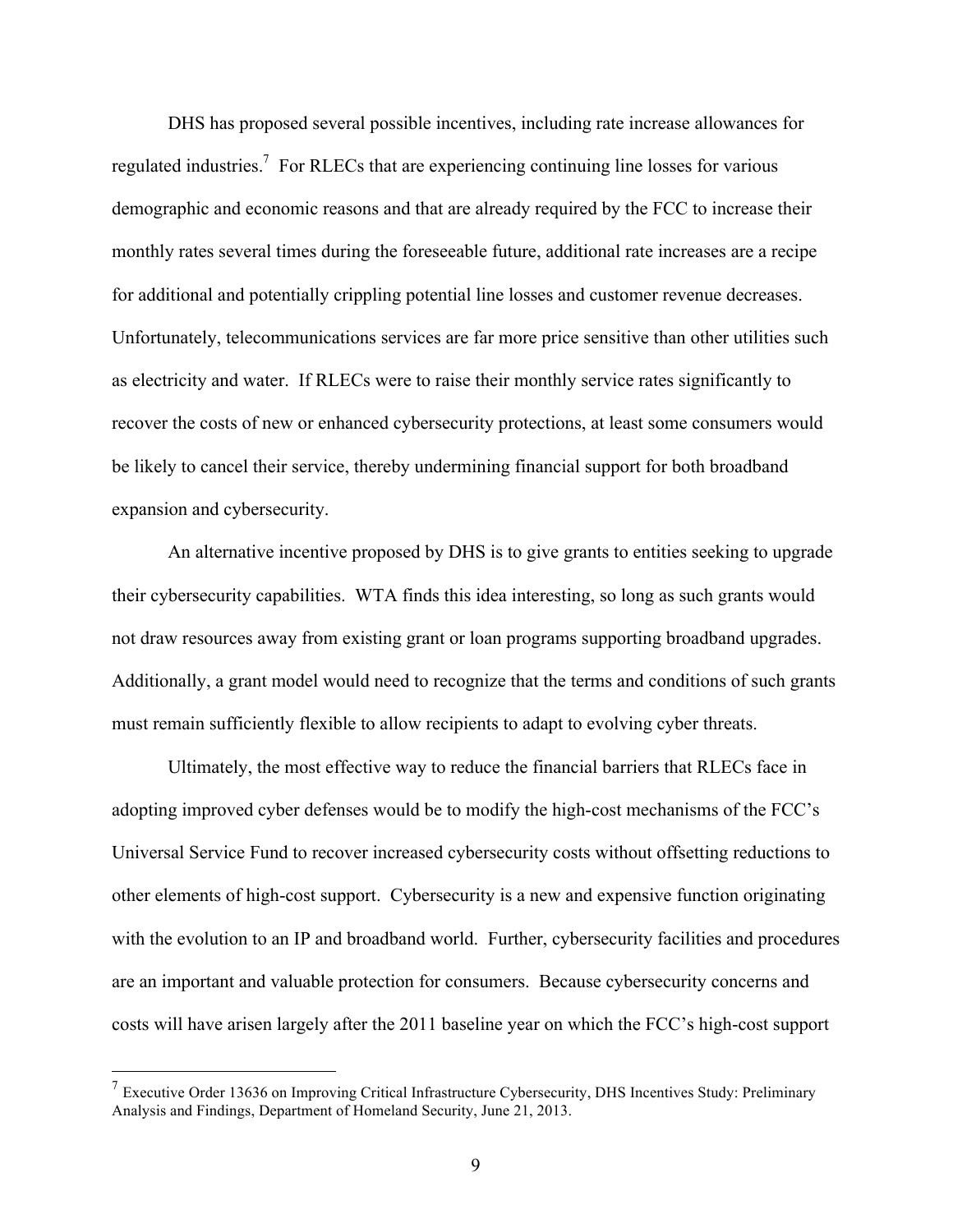mechanisms and budgets are based, cybersecurity costs should be recoverable from the existing FCC high-cost support mechanisms but should not be subject to or trigger the regression caps or corporate operations expense caps that reduce or limit the high-cost support of some RLECs. For example, the FCC could be urged to adopt a streamlined waiver process that would eliminate or reduce the capping of an RLEC's high-cost support if the RLEC could show that new and reasonable cybersecurity investments and/or new and reasonable cybersecurity operating expenses were the cause of all or a specified portion of its relevant expenses that exceeded the subject cap.

#### **Flexibility and Scalability for Small Companies**

 WTA commends NIST's focus on creating an outcome based, non-prescriptive skirt existing regulatory responsibilities such as network interconnection. Additionally, it should available for businesses and that it should not become the *de facto* legal standard by which cybersecurity framework. Such an approach is important to enable small companies to have the necessary flexibility in implementing cybersecurity according to the nature and size of their business and the degree of their cyber-risk. NIST's cybersecurity framework should continue to be flexible enough to allow experimentation and the use of other industry-specific cybersecurity standards such as those developed by the FCC's Communications Security, Reliability and Interoperability Council (CSRIC). NIST should continue this approach and work with other federal agencies to ensure that they adhere to the same principles. Federal regulators should ensure that the lack of adoption of a specific level or specific set of cybersecurity preparations as described by NIST's cybersecurity tier-based framework cannot be used by private entities to be made clear that NIST's Cybersecurity Framework is one of many cybersecurity standards companies are judged when faced with a legal inquiry for a potential cyber-breach.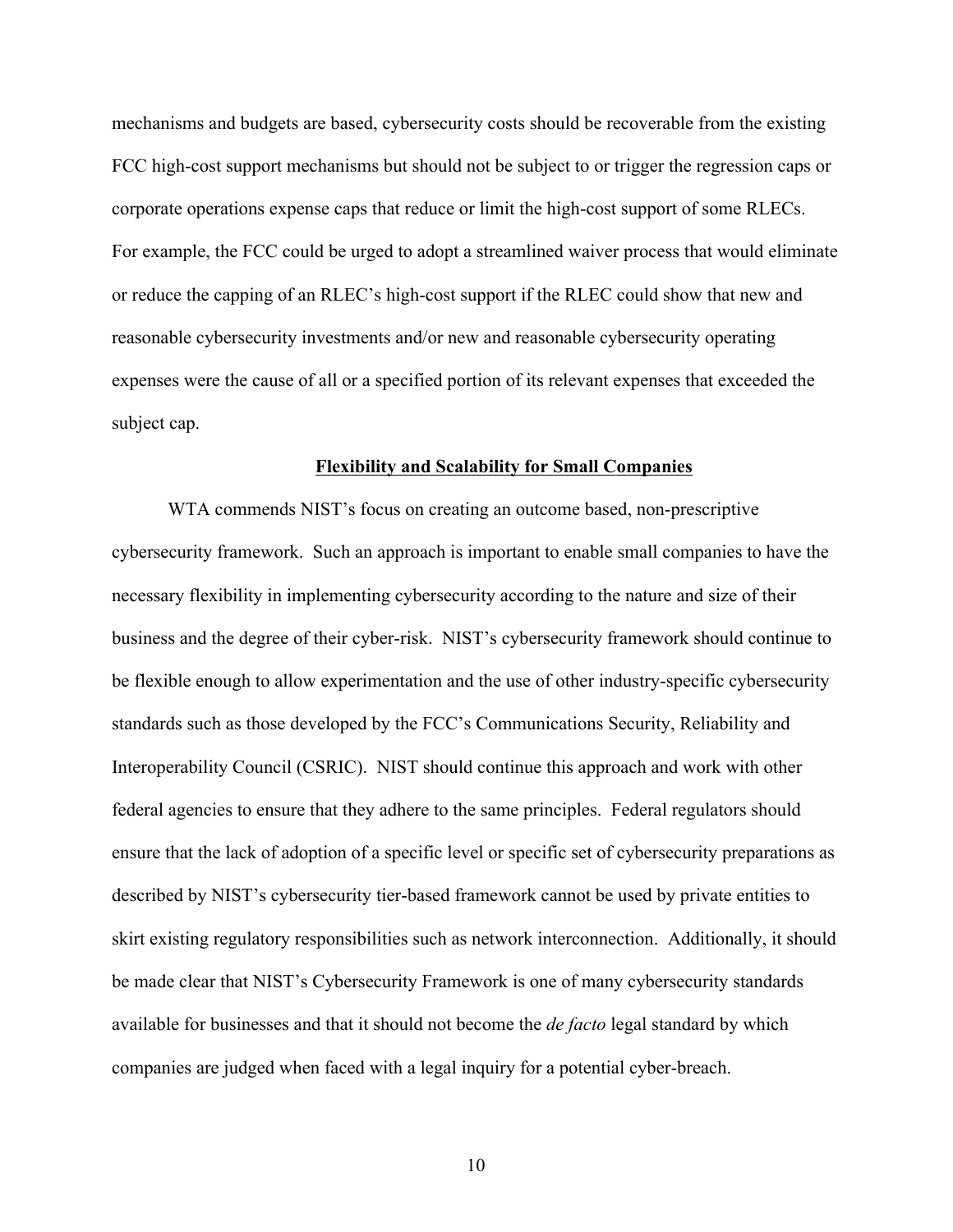service providers that need to address cybersecurity issues. WTA agrees with NIST's intention sizes of infrastructure operators prior to the release of the Framework to ensure that the WTA has concerns whether NIST's Cybersecurity Framework will be effectively scalable with respect to small companies, and, if so, how such scalability will be implemented. As presently described, it appears that the Cybersecurity Framework is predominately designed for large companies with substantial cybersecurity departments or task forces. As discussed above, WTA's RLEC members have very small staffs and very limited financial and other resources that can be dedicated to cybersecurity efforts. Hence, in the next iteration, it would be very helpful if NIST could provide some examples of how the Framework could be scaled down to provide effective procedures and assistance for the hundreds of RLECs and other very small to continuously evolve its cybersecurity framework as implementation occurs and practical realities dictate. However, it may be worth conducting small scale testing on various forms and recommendations do not result in wasteful or ineffective initiatives that are designed primarily for large companies.

### **Information Sharing**

 any such information-sharing program should be accompanied by liability and indemnification Information sharing is a crucial component of any future cybersecurity framework. While NIST's framework does not address such an arrangement, it is critical to envision how a legislatively enabled cyber-threat information-sharing program would function in relation to currently existing or developing cybersecurity standards. Of principle concern to RLECs is that protections for information shared, received, or acted upon in good faith if that information or the actions resulting from receiving the information accidentally affects an innocent party. This is particularly critical due to the statutory and regulatory restrictions placed upon the use of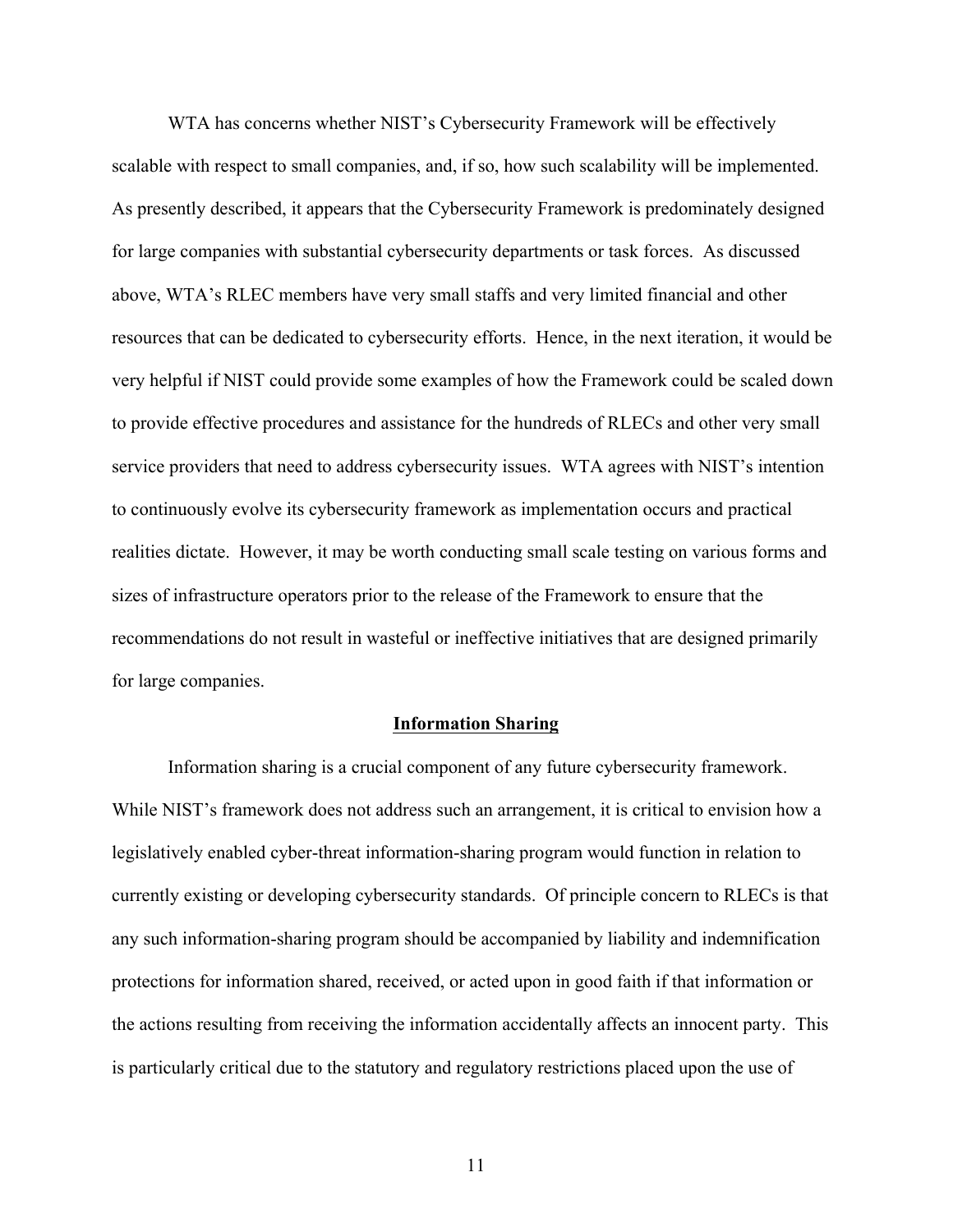sharing program should be voluntary in order to avoid unmanageable expenses for companies necessary to avoid concerns related to or that provide disincentives to a company that wishes to mechanisms through which small companies with fewer resources are able to participate and Customer Proprietary Network Information ("CPNI") by common carriers, as well as the statutory and common law protection of private personal information and proprietary business information regularly transported over broadband networks. RLECs and other carriers simply cannot afford to share, receive or act upon information in response to actual or alleged cybersecurity threats if doing so can expose them and their employees to substantial potential criminal or civil liability. Additionally, participation in a government-coordinated informationalready struggling to afford their own cybersecurity initiatives. All information shared as part of this program should remain confidential including information about a company's business operations, cybersecurity preparations, or a specific cyber-event. Such confidentiality is participate, but does not wish to risk exposing themselves to negative publicity. Finally, since there are advantageous network effects of an information-sharing program where many entities participate to the extent they are practically and financially able, the program should include benefit from shared cyber-threat information without requiring reciprocal information sharing agreements or burdensome payments.

#### **Conclusion**

 Framework. It hopes to work with NIST and other agencies to develop cybersecurity guidelines WTA applauds NIST's flexible and non-prescriptive efforts to develop a Cybersecurity that are scalable or otherwise practicable for RLECs and other very small companies, and that adequately consider and effectively address the limited staff and financial resources of WTA